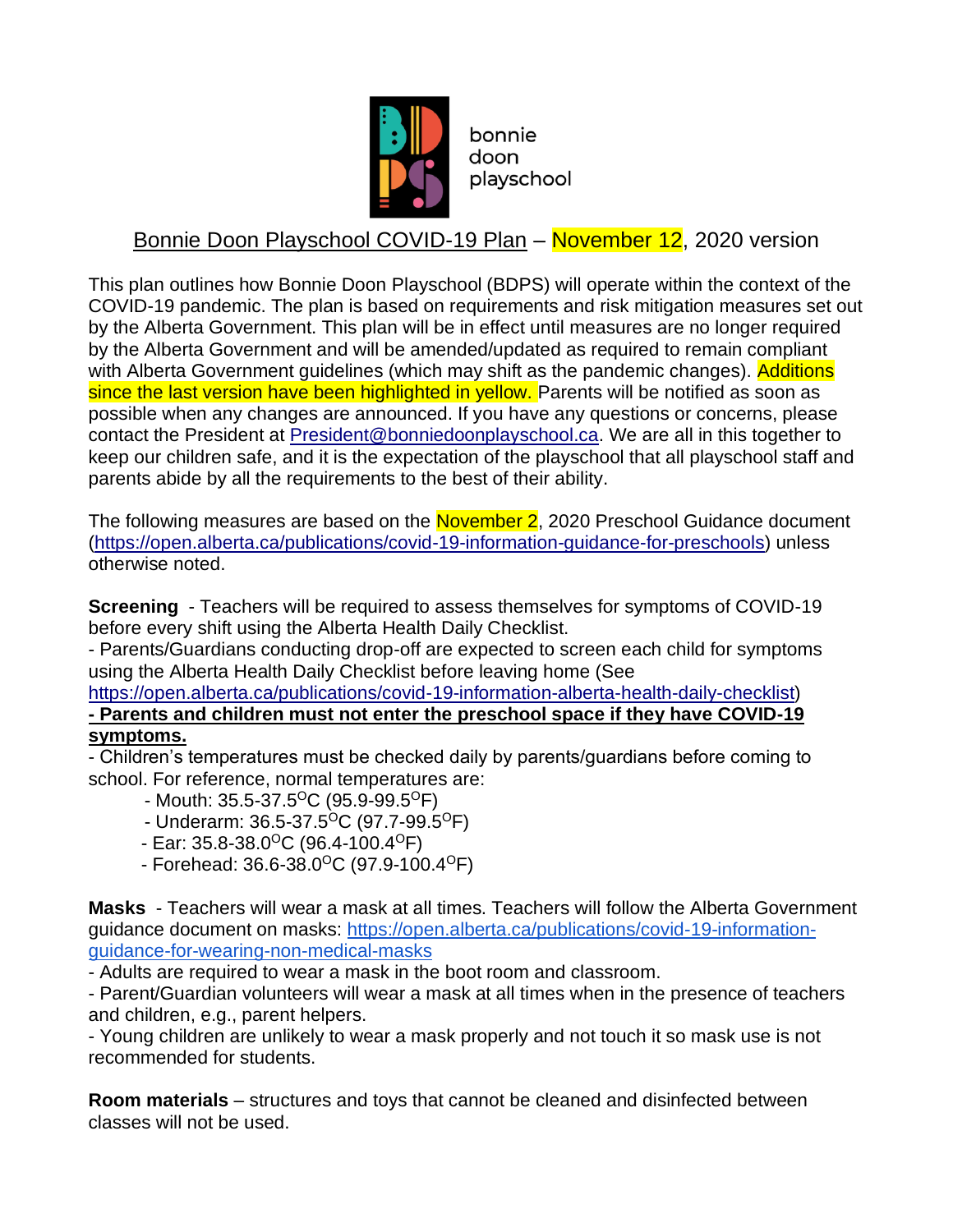- The entire space, toys and all surfaces will be cleaned before and after classes (in the case of the hall being used in the evening).

- A cleaning log will be posted and used to track cleaning.

- Each class will have designated material where it is difficult to clean or disinfect between each class. E.g., each class will have their own box of craft supplies, toys, books, puzzles, etc. In the case of a book that is shared by all three classes, only the teachers will touch the book. Book boxes, etc could be switched between classes after a weekend (as per: items that cannot be cleaned or disinfected should be stored in a sealed container for at least 72 hours).

- Play dough and sensory tables (e.g., water tables and sand tables) will not be used. Individual sensory bins are permitted e.g., play dough in a container labelled with a child's name.

- Singing and wind instruments are considered high risk activities and alternatives will be considered (e.g., playing a recorded song on a device). Other instruments e.g., drums, triangles, rainsticks, maracas are permitted as long as they are not shared between classes, or if shared are disinfected between each use.

**Activities** - Higher risk activities (e.g., involving shared surfaces or objects frequently touched or clustering in one area of the room) will be modified to encourage physical distancing (e.g., by staggering activities) or not occur.

- Where possible, physical distancing practices will occur. e.g. "air fives" instead of high fives.

- Children will be encouraged to practice proper hand hygiene and respiratory etiquette (wash hands frequently, sneeze/cough into elbow, put used tissues into a waste receptacle and wash hands immediately after).

**Drop-off and Pick-up –** The boot room area is not big enough for all families to be inside and maintain 2 metres of physical distancing at drop-off and pick up.

- Families will be assigned a drop-off time of either 9:10-9:20am or 9:20-9:30am to stagger drop-off and avoid congestion. For dismissal, students will be assigned a dismissal time, with the first group dismissed at 11:35am and the second group at 11:45.

- We recognize in the first few weeks there may be some anxiety around drop-off time. For children who need a little extra time, it's ok for one adult wearing a mask to enter the classroom with them and get them settled into an activity before saying goodbye. Try to stay 2 metres away from other kids in the classroom.

- Families are asked to use their judgment on their arrival as to whether they can safely maintain 2 metres of physical distancing given the number of people in the boot room. If the boot room is "full", please line up outside until another family exits. Families should line up at least 2 metres apart outside of the door.

- Families are asked to minimize the number of people dropping off and picking up the student. When possible, only one parent/guardian should accompany the child inside. If possible, please keep siblings at home. We understand this won't always be possible.

- Please bring your own pen for sign in.

- Alcohol-based hand rub (with at least 60% alcohol) will be available near the entrance. This is primarily for adults; children should only use sanitizer when soap and water is not readily available. Please keep it out of reach to avoid accidental ingestion. Please use it upon entry and after touching any shared items.

**Sick policy** – If a child develops symptoms during class, the child will be isolated in a separate room and the parent/guardian will be notified to come pick up the child immediately.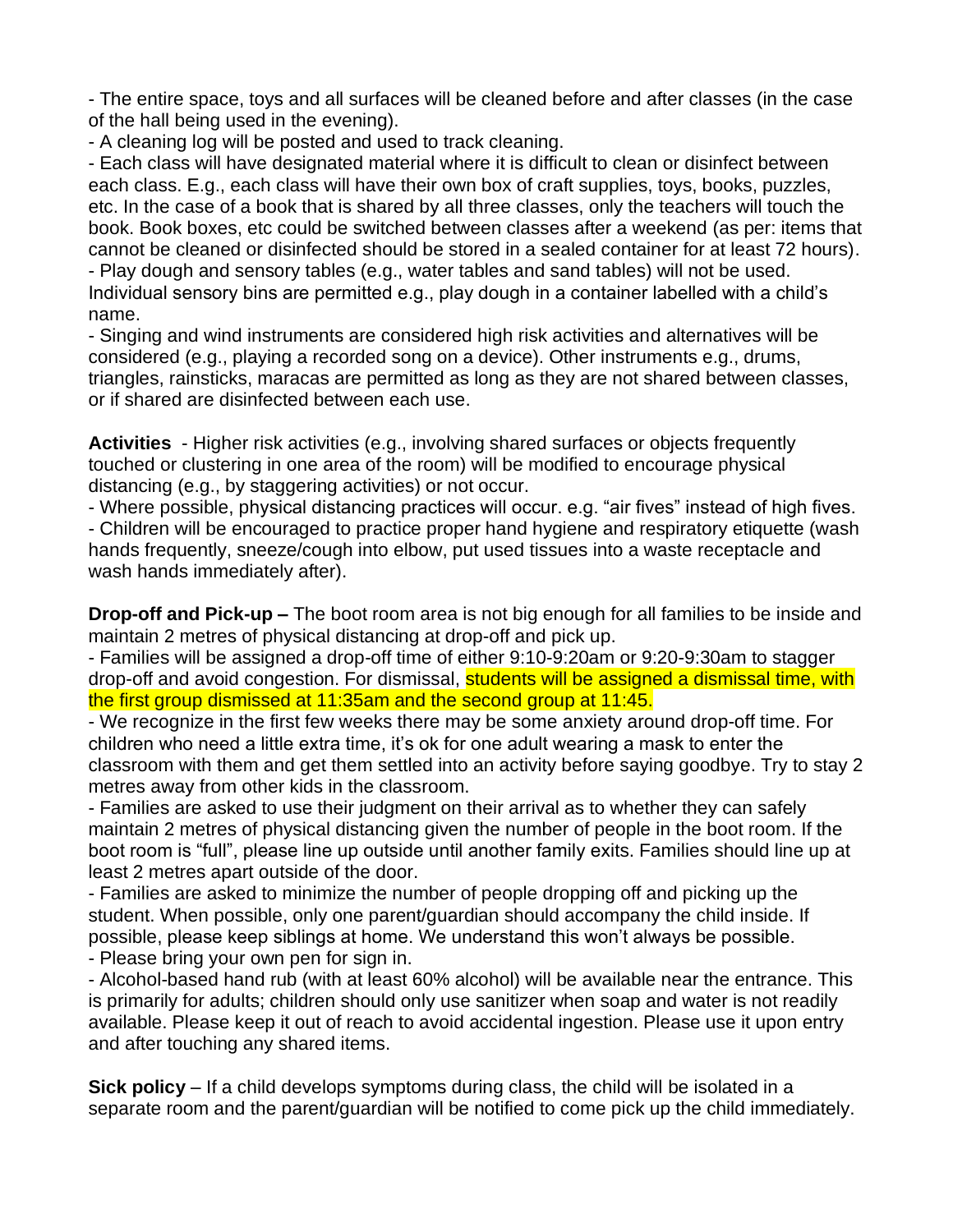- If the child requires close contact and care a teacher will care for the child until the parent is able to pick up the child.
- Staff will wash hands before and after touching any items used by the child.

- All items used by the child while isolated will be cleaned and disinfected as soon as the child is picked up. Items that cannot be cleaned and disinfected will be removed from the centre and stored in a sealed container for a minimum of 72 hours.

- BDPS will keep a record of all children's known pre-existing conditions. If a child develops symptoms that could be caused by either COVID-19 or by a known pre-existing condition e.g., allergies, the child should be tested for COVID-19 to confirm that this is not the source of their symptoms before returning to school.

- A child that has tested negative does not need to be retested unless new or different symptoms develop.

- If two or more children/teachers in a class are identified as having symptoms consistent with COVID-19, Alberta Health Services Coordinated COVID-19 Response will be contacted for additional guidance and decision making support.

- If BDPS is connected to a confirmed or probable case of COVID-19 it will be required to follow requirements of Alberta Health Services, which may include temporary closure to allow for contact tracing. (definition of "probable" found here: [https://www.canada.ca/en/public](https://www.canada.ca/en/public-health/services/diseases/2019-novel-coronavirus-infection/health-professionals/national-case-definition.html)[health/services/diseases/2019-novel-coronavirus-infection/health-professionals/national-case](https://www.canada.ca/en/public-health/services/diseases/2019-novel-coronavirus-infection/health-professionals/national-case-definition.html)[definition.html](https://www.canada.ca/en/public-health/services/diseases/2019-novel-coronavirus-infection/health-professionals/national-case-definition.html))

Reminder: All Albertans are legally required to isolate as per the quidelines found at: [https://www.alberta.ca/isolation.aspx.](https://www.alberta.ca/isolation.aspx) Proof of a negative test is not necessary to return to school.

- If a teacher is absent and a substitute/parent volunteer will be present, parents will be notified.

**Food** – Food provided by families for snack time will be stored with the child's belongings (as usual).

- Activities involving food preparation will be paused.

- Where possible, children will practice physical distancing while eating (sit further apart and sitting side by side rather than facing each other).

- Food may be provided to the children in individual portions by the teachers (e.g., for special events), but they must not serve themselves.

- Children will bring their drink in a labelled water bottle. If a refill of water is required, it will be completed by a teacher.

- Children must be able to open their water bottles on their own. Practice with them ahead of time - this is a common challenge!

**Special Events -** Field trips, group transportation, holiday events, performances and celebrations are paused or cancelled. They offer fewer possibilities of physical distancing and may lead to mingling with people outside of the class.

- In class field trips will continue. Special crafts/activities, decorations and food will be possible for special events as long as the guidelines are followed. E.g., instead of an in person Christmas concert, something special by the children could be recorded and shared with families.